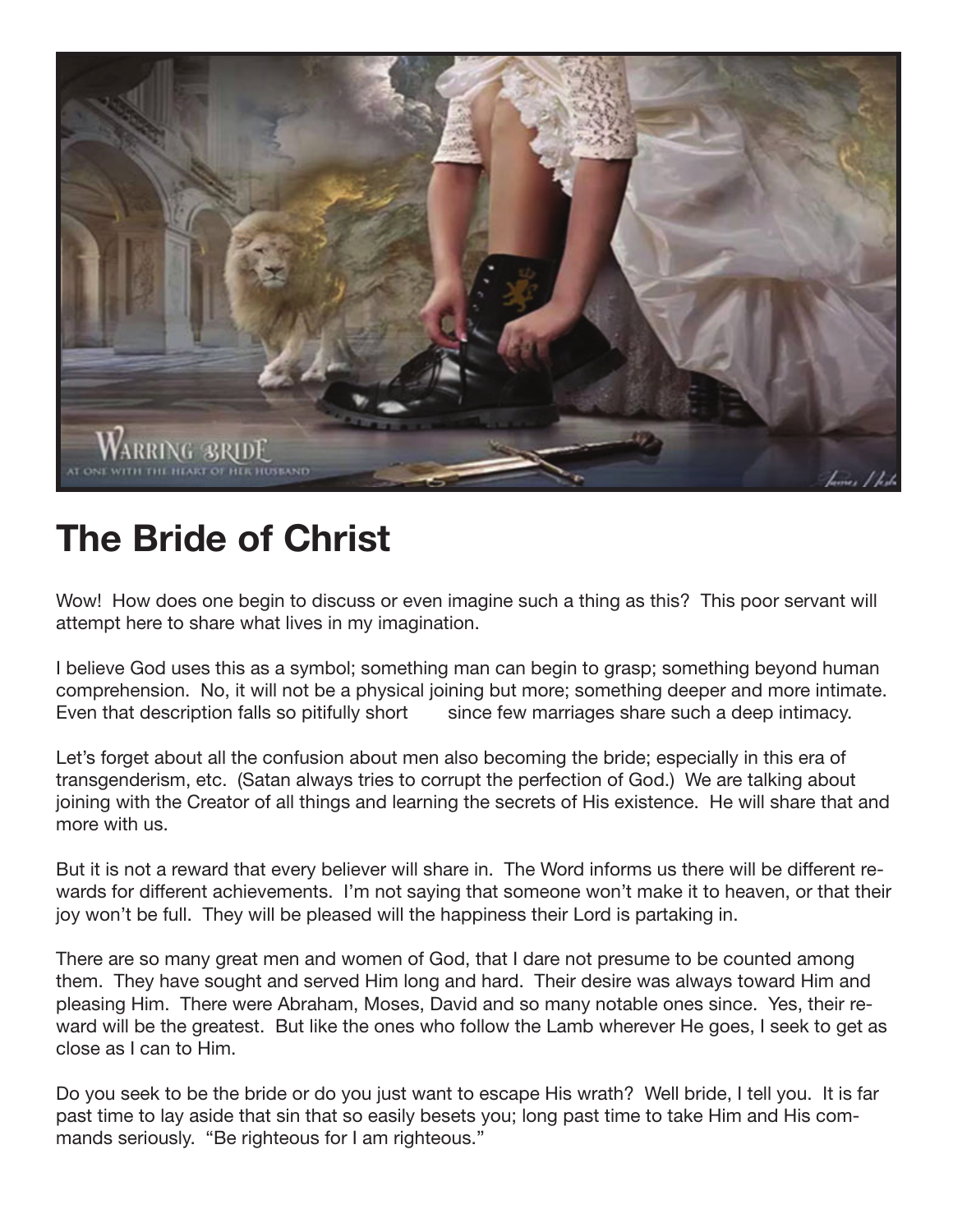It is one thing to change the diapers of a new believer and clean up their mess. It is another thing to have walked with Him for a period of time and seen no fruit in your life. Be careful, His pruning shears are out. He is coming for a bride without spot or wrinkle. He loves us too much to leave us as we are.

The Word is full of the gentle drawings of love, but know that His wrath is waiting at the door. The rich man in Luke 18 fell short and would not sell all he had to follow Jesus. He doesn't just want your possessions, He wants all of you. I'm not saying you have to give away all your possessions. I am saying you have to be willing to give all that He asks of you. Nothing above Him! Nothing before Him!

He won't settle for less in His bride. Before I fell deeply in love with Jesus, I often wondered about the worthiness of the Song of Solomon in the Bible. It is a passionate description of one's desire for their loved one. It is indeed the greatest "love" story ever told. That is awaiting His bride. That and more is promised.

While I was writing this article, I happened to be searching the web for some pictures. When I searched for prostrate, the only ones I found were with muslim men on their prayer rugs. I wonder why that is?

Have many never felt the need to grovel before their Lord, unworthy of even that rug to lay on; lower than even the dust of the earth from which you came? My God, have mercy on the western world. We propagated the world with His Word in our youth and it was a good thing. I feel we need them to come back and evangelize us.

This is the time of the outpouring of the latter glory. I believe it will be greater than the former glory (when Jesus walked this earth).

Every person alive at this time was appointed to be here - even the evil for God's wrath to be poured out upon. Why do they deserve to live His wrath? Never did I think I would see pictures of a young man tripping an old person on a walker. As he passed, he turned around to view the results of his handiwork. That is mild. People, there are more evil acts going on in secret than wholesome people can imagine.

The believer to experience the culmination of His Kingdom. What a honor and privilege to be appointed to live in these times. Never since our Lord came to redeem us have a people been so blessed. May we all live up to what our Lord sees in us. We don't need to be famous; just sold out for Him.

Then there are the lukewarm. Well, they are in a dangerous situation. He has said He would rather we were hot or cold. I beg you. Do not take His sacrifice for granted. It does not say the foolish virgins were lost; just that they could not make this trip with the Lord. (tribulation bound?)

Are you just drifting along with the current? Well, if you can drift when the outpouring comes, it means you aren't even paying attention. Maybe you will deserve the tribulation.

——————